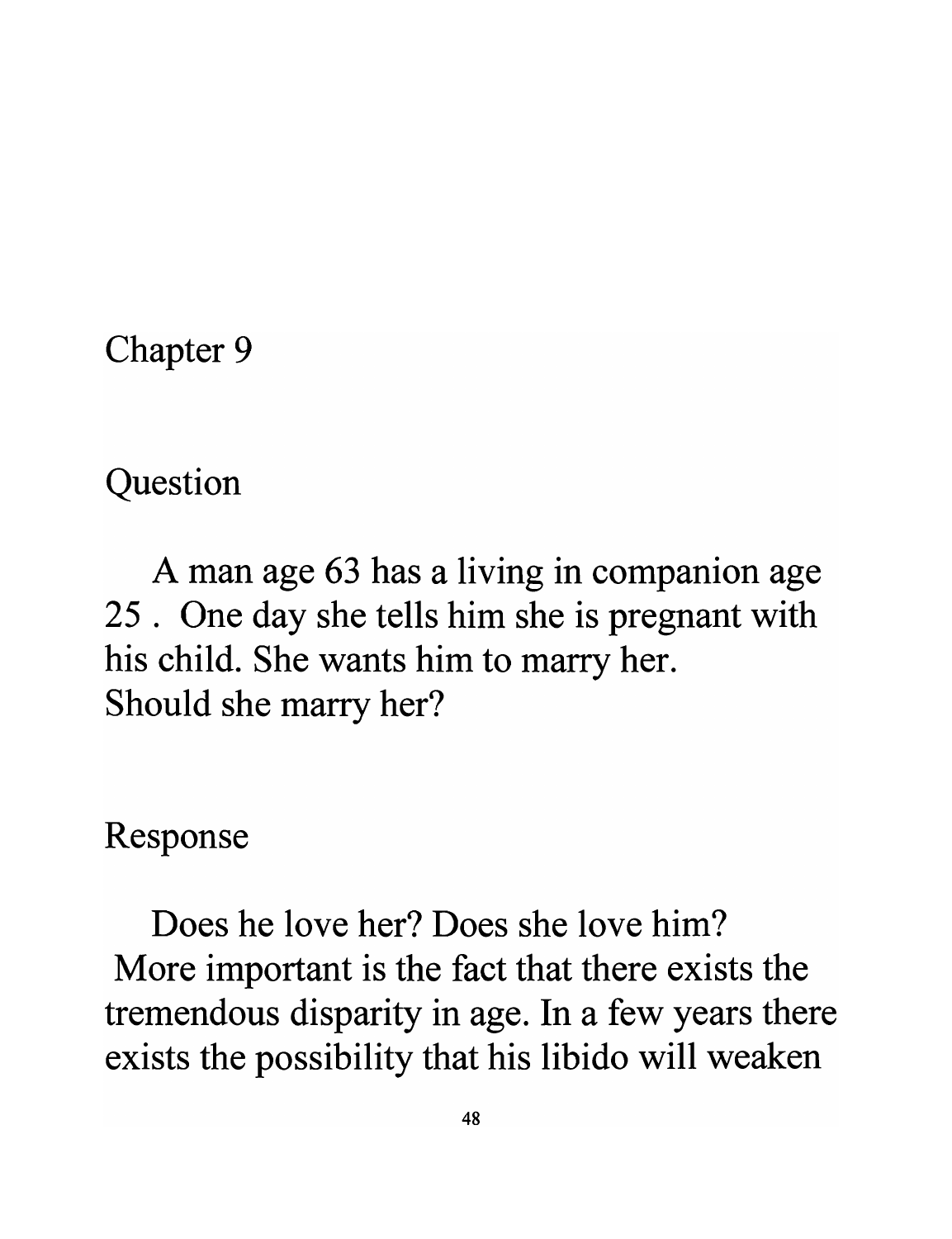in not disappear.

In that case the woman may seek to be satisfied outside of marriage. Orech Hashulchon Even Hoazer Chapter 2:6 Talmud Sanehdrin 76 b. Certainly we never recommend such a union. Only in cases where the woman insists that she loves this old man we will approve and bless such a union.

However in this case there exists a child that will be born. We throw all caution to the wind. A child must have both birth parents